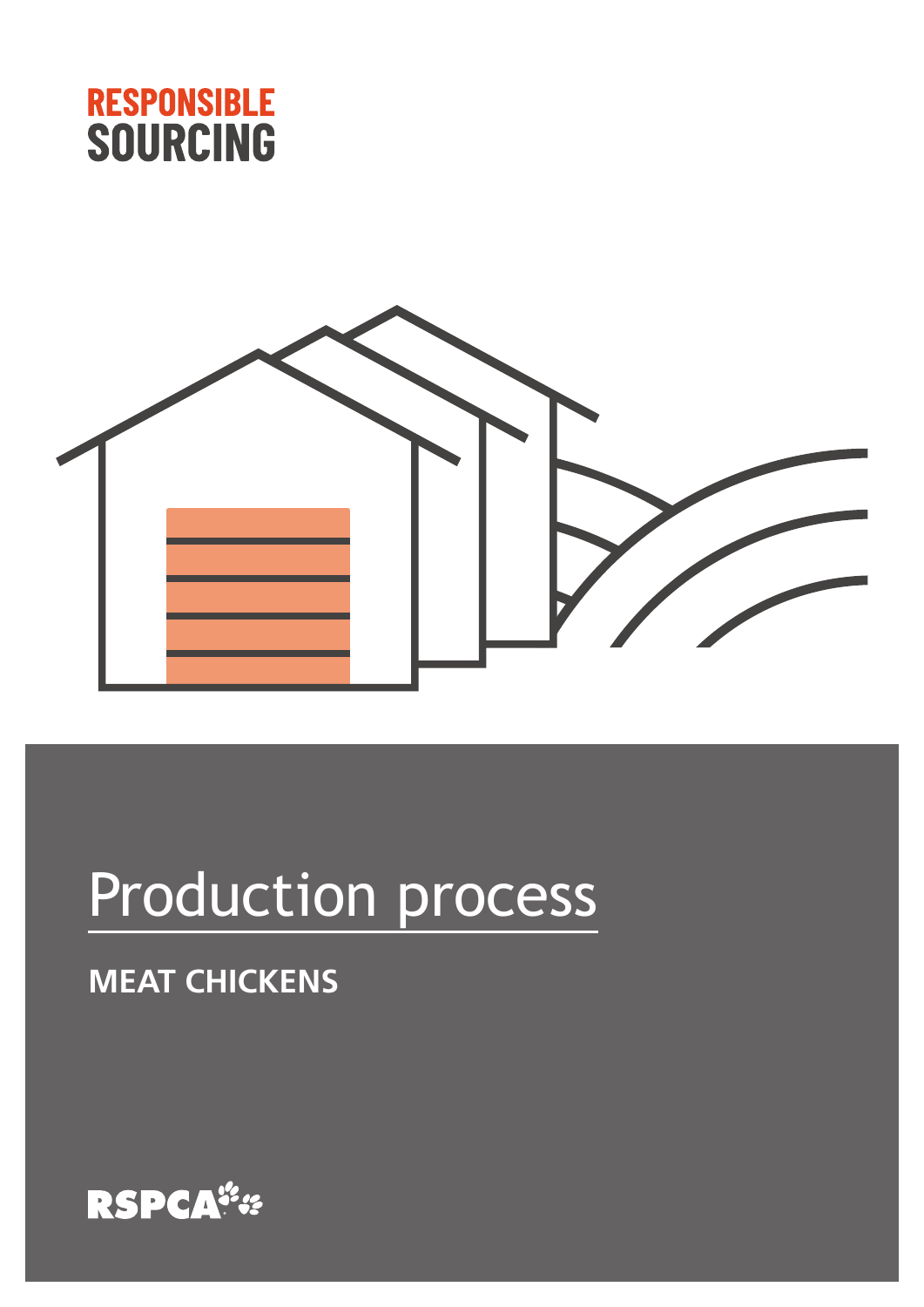## Production process **MEAT CHICKENS**

### Animal welfare considerations

- Fast growth rates
- Intensive farming practices
- Poor lighting
- Poor litter management
- Where given outdoor access, poor quality ranges

### Definitions

**Breeder bird** – the male or female chicken who are mated for the hen to produce fertilised eggs to then hatch into the chick (pullet) who will be reared for egg production. Female breeder birds are referred to as 'hens', and males 'roosters'.

**Chick** – a young chicken who has recently hatched. If female the chick will be reared for egg production, if male the chick is not required in the egg production cycle.



Chickens are sociable, quirky and inquisitive creatures. Descended from jungle fowl, they still possess instincts strongly aligned with seeking shelter in vegetation and roosting up high at night to keep away from predators. A chicken's natural lifespan can be up to 10 years; but chickens who are raised for meat live for about 35-56 days.

Meat chickens are the offspring of breeder stock hatched from eggs which are imported from specialist breeding companies.

Breeder flocks are sourced from eggs that have been produced after an extensive breeding and selection program to create chicken strains that grow and gain weight in a short period of time.

Fertile eggs produced by parent birds at the breeder farms are incubated at hatcheries until the chicks' hatch.

Breeder flocks are kept in climate-controlled sheds on floors covered in wood shavings or rice-hulls. As breeder flocks approach sexual maturity (18-20 weeks old), they are transferred to laying sheds that include banks of elevated nest boxes. Most sheds provide one nest for every five hens. Usually the sheds have one male to every ten breeder hens.

The welfare consequences of selectively breeding meat chickens to maximise productivity (in terms of growth rate) are apparent even at this stage of the chicken production process. Breeder birds are fed a restricted diet to ensure they don't become too large to affect their ability to breed. Significant welfare consequences are also seen in the offspring produced by these breeder birds grown out for meat.

Fertile eggs are incubated in hatcheries. The incubation of fertilised eggs at hatcheries takes a total of 21 days, and can be divided into two phases. The first stage lasts 18 days, with the eggs being placed on a rack, called a setter, within a climate-controlled room. The setter turns the eggs every hour – mimicking a brooding hen's natural behaviour. In the next stage, lasting three days, the eggs are transferred to a hatcher, and placed in loose trays. The temperature is increased slightly, to encourage hatching.

After hatching, both male and female chicks are transferred to growing farms. During transport between hatchery and farm, the chicks rely on the nutrients provided by the remains of their embryonic yolk sac to sustain them for the journey.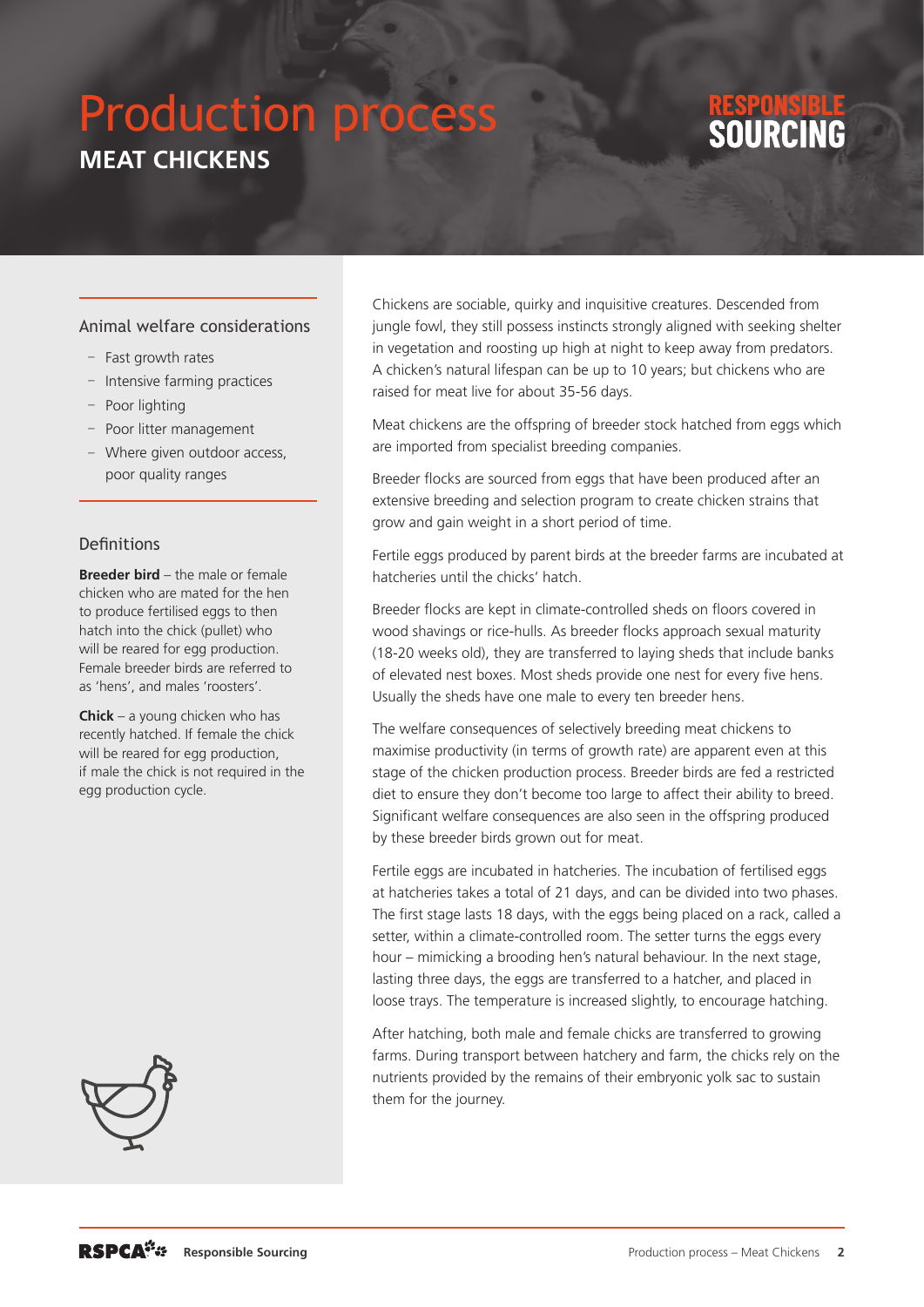

From the hatchery, day-old chicks are transported to growing farms.

It's here that meat chickens are housed until ready for processing. Typically, the growing of meat chickens is contracted out to farmers – the processing companies own the birds, supply the feed, and provide the technical direction and other support services to the farmer (also known as 'growers').

On arrival at a growing farm, day-old chicks are placed in sheds. The chicks' bedding/litter is usually sawdust, wood shavings or rice hulls. They are first housed in an area called 'the brooding area' which is a third to half of the floor space of the entire shed, so that they can quickly find their food and water.

Chicks are generally vaccinated for common diseases such as infectious bronchitis and Marek's disease. As Newcastle disease vaccination is compulsory for all commercial poultry flocks, chicks are vaccinated at the hatchery or on farm through drinking water at 7–14 days of age. Pharmacological agents called coccidiostats against necrotic enteritis are routinely added to chicken feed to prevent disease outbreaks in flocks. Antibiotics may also be used by some growers for prevention or treatment of disease.

Meat chickens are grown indoors in large sheds and may also be provided with outdoor access (free range) systems. However, all chickens are kept inside until they are around 3 weeks of age. On free range farms after around 3 weeks, chicks are allowed outside. This is because chicks need to have sufficient adult feather cover to be able to withstand the outdoor temperature.

At the age of 14 days, after their time in the 'brooding area', chicks are given access to the entire floor of the shed. In the shed, the feed and water systems, temperature, lighting and ventilation are all controlled to promote growth. The stocking density for chickens in the shed is calculated on the basis of bird liveweight and the floor space available to the birds in the shed. This is often represented as kg per  $m^2$ .

In conventional farming systems there are significant welfare issues including high stocking densities, inadequate lighting regimes, insufficient litter, barren environments, and no environmental enrichment or perches. In conventional systems, birds are discouraged from moving about and eat continuously, gaining weight rapidly which causes severe welfare problems, including weak legs, eye and respiratory issues, and in some cases, heart failure. Weak legs mean increased contact with often poorly managed, damp litter, which may lead to foot pad burns, hock burns and breast blisters.

Meat chickens are collected for processing either all at once or in batches depending on the weight requirements of the market.

The process of collecting birds in batches is known as 'partial depopulation', 'thinning out', or 'multiple pick-up'. Multiple pick-ups can allow for easier regulation of temperatures inside the shed and the availability of more space for the remaining birds. However, multiple pick-ups cause significant disturbance to birds and disruption to feed and water supply at the time of pick up.

Birds to be sold as chicken, may be picked up as early as 30-35 days and the last at 55-60 days. Pick-ups usually occur at night as it is cooler and the birds are more settled. Birds are usually caught by hand (up to four birds per hand) by 'pick-up' crews under low light. They are then placed into plastic crates or transport modules and loaded on trucks for transport to the processing plant.

At the processing plant, chickens are rested in their transport crates or modules for up to 2 hours to allow them to settle from being transported.